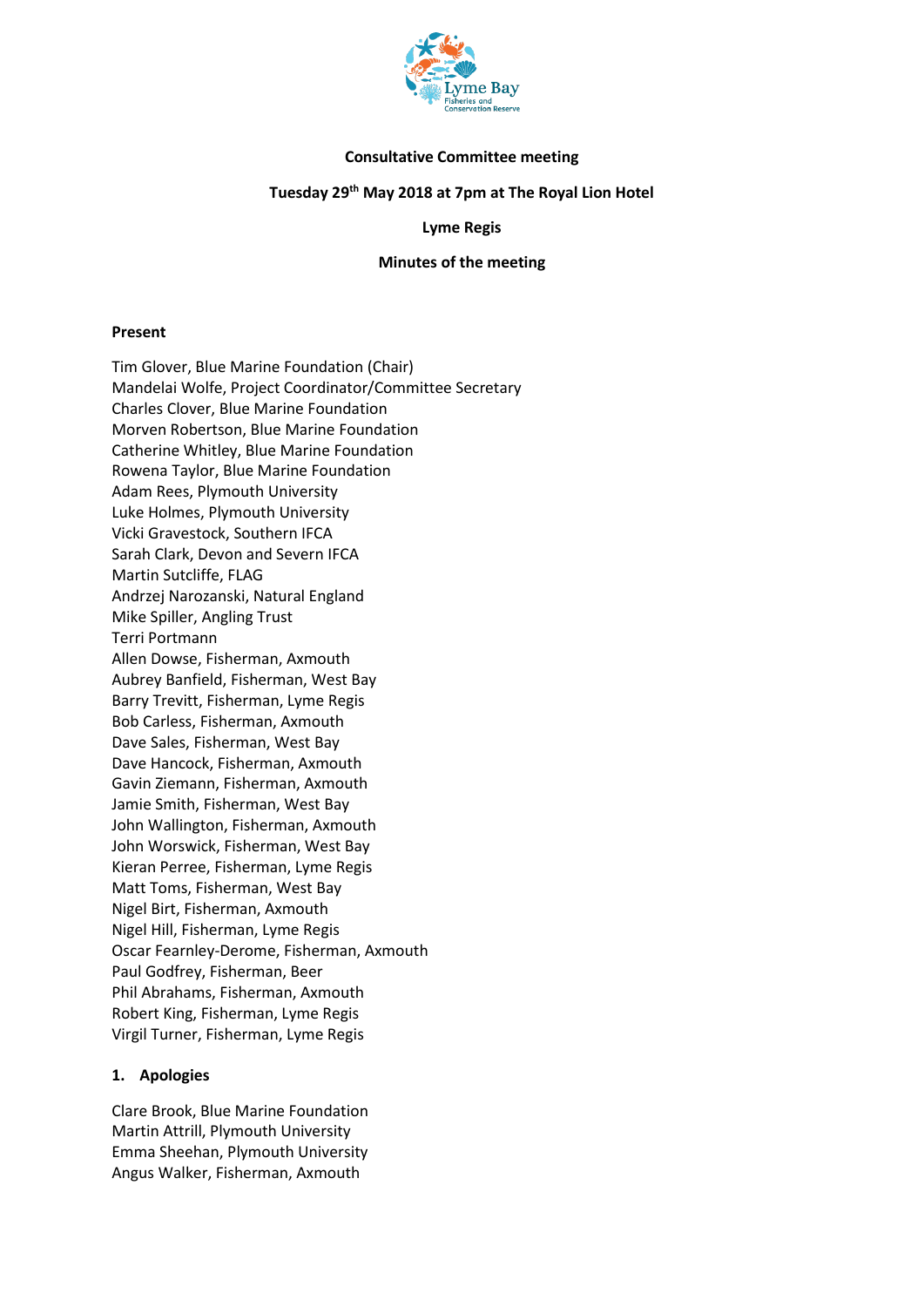

James Newton, Fisherman, Beer John Shuker, Fisherman, Lyme Regis Mark Dack, Fisherman, Lyme Regis Gerry Irwin, MMO Michael Coyle, MMO Robert Clark, Southern IFCA Sam Dell, Southern IFCA Simon Pengelly, Southern IFCA Jerry Percy, LIFE Grahame Forshaw, West Dorset District and Weymouth Council Richard Caslake, Seafish Laky Zervudachi, Direct Seafoods Lukasz Kalinowski, Direct Seafoods Peter Tinsley, Dorset Wildlife Trust Ken Buchan, Dorset County Council

# **2. Minutes of last meeting**

The minutes from the last meeting held on 5<sup>th</sup> December 2017 were approved.

### **3. Updates**

### **A) BLUE update**

Charles Clover gave a short update from BLUE. He acknowledged the issues aspects of the scheme including Reserve Seafood are having but that BLUE has been working hard to review and find a way forward. Following a fisherman's meeting earlier in the evening a way forward has been found and there should be a solution within the next few weeks.

He also noted the recently completed Potting Study was a great selling point for the Reserve. It shows a sweet spot between fishing and conservation – first noticed by Dave Sales and proves that this model can produce benefits for all. Once published, BLUE will launch a social media campaign to support it.

### **B) Marine authorities and agencies**

Sarah Clark updated the group on behalf of D&SIFCA. The roll out of iVMS for all mobile vessels over 12m should be underway by the end of July. One of the three MMO type approved suppliers has dropped out: Echomaster leaving just AST and Succorfish remaining. DEFRA is also set to launch a consultation on a statutory instrument for iVMS on all English registered vessels to support a fully monitored fishery. This will include 10m and under vessels.

Sarah noted that the D&SIFCA netting bylaw came through on the  $1<sup>st</sup>$  of March. This requires anyone who nets within the district to get a permit. Under the bylaw estuaries have been closed to netting.

The D&SIFCA bylaw sub committee is working on permit changes that include a minimum landing size increase for whelk from 55mm to 65mm following extensive research into sexual maturity patterns and population dynamics. This should come into place in a years time. Rob King asked about a rumor of a maximum landing size of 70mm. Vicki Gravestock said SIFCA have also heard about this rumor but that neither IFCA were considering it as a measure. John Worswick asked Sarah if D&SIFCA were considering pot limits for whelks, as SIFCA has consulted the fishermen in their district and received positive feedback. Sarah said it was not currently on the table but if it was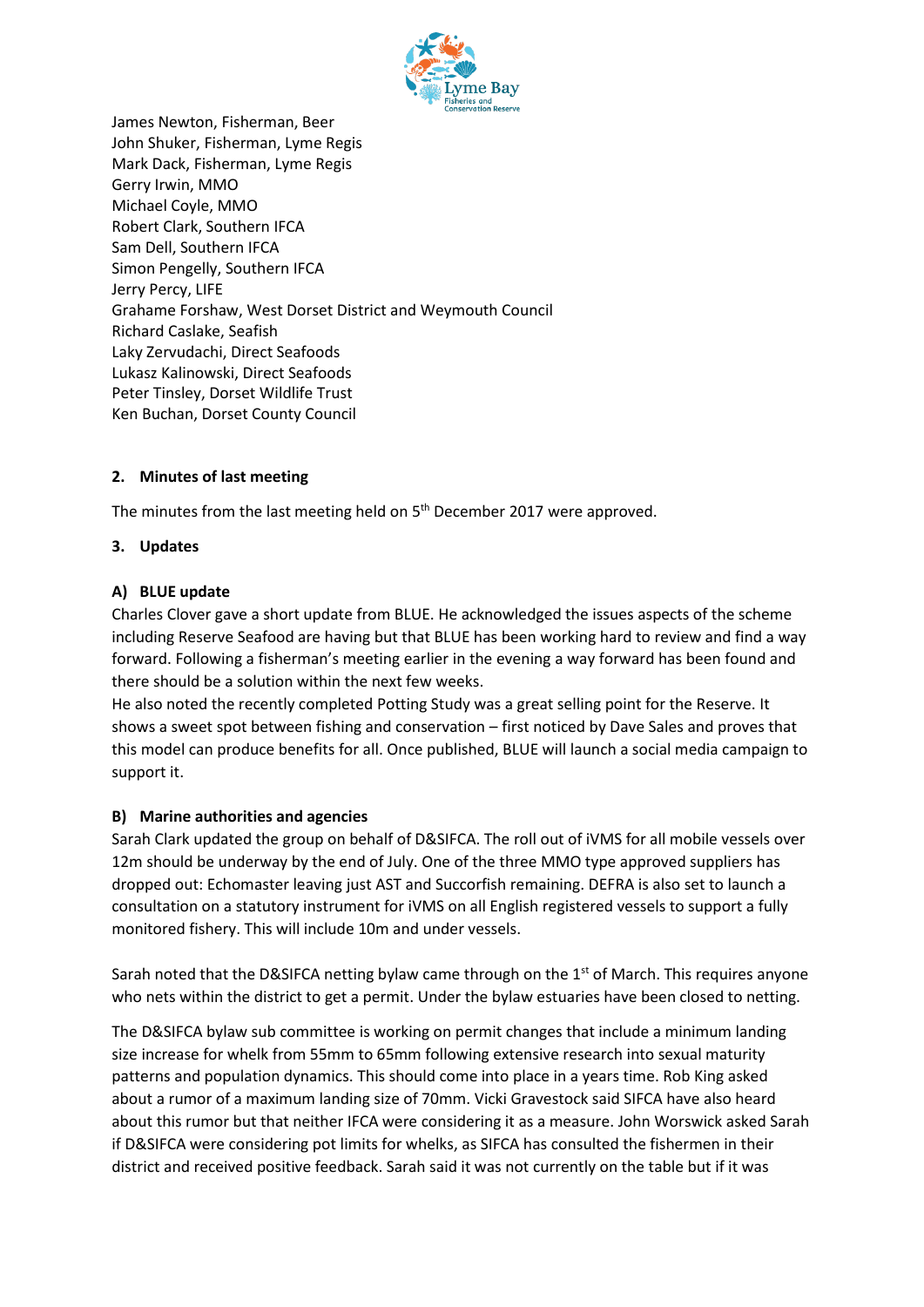

something fishermen wanted it could be assessed and easily brought in under a bylaw. She also said that they did not set a riddle size or specification as most fishermen set up differently but that the length x width science D&SIFCA have done to translate shell lengths to widths has informed this.

Tim Glover reminded the committee that BLUE have commissioned MRAG to conduct a national review of the management and fisheries for whelk and cuttlefish and make recommendations for management. The report should be available within the next few months. Nigel Hill asked why there can't be a closed season for whelk to prevent the stock being hammered – this could be 3 months long. Sarah said that D&SIFCA have considered it but there are big differences between the South and West coast fisheries. Interestingly the West coast fishery is high value and continues throughout the year. Nigel noted that there is a lot of tonnage coming out in Lyme and it is at risk of being wiped out. Barry Trevitt agreed and said that this was the reason SIFCA were looking into a pot limit to stop Brixham boats who fish with up to 3 to 4 thousand pots. Aubrey Banfield reminded the committee that even with a closed season and pot limit Brixham boats could not be stopped as they fish outside the 6 mile limit and would not be subject to these bylaws. Terri Portman mentioned Cefas have done extensive work across several IFCAs to support a national minimum landing size.

Sarah asked the fishermen if catches for cuttlefish were low as they had seen hardly any around. Fishermen agreed. D&SIFCA have also been doing a small-scale trial to test different media around pots to allow eggs to hatch. Dave noted that under the LBFCR code of conduct fishermen have agreed to leave eggs on pots and move them to sheltered area until they have hatched. Aubrey however said that fishermen have always and will always wash eggs off but that it is the trawlers targeting small cuttle for the market in China that is causing the issue. Trawlers mainly target small cuttle between November to December. Many agreed this is having an impact on the fishery this year. Rob mentioned trawlers for cuttle have made a mess inside the mussel farm at Sidmouth. There are also boats coming down from Fraserburgh and Peterhead to target cuttle. Sarah reminded the group that if they see something illegal to please report it.

Vicki then gave a short update on behalf of SIFCA. A letter was sent out on the 29th of March to gather views on their inshore potting review. This is a call for information stage and follows the bylaw review which revealed there may be a need for additional measures in some areas. SIFCA are looking for views on cuttlefish, whelk, crab and lobster. The consultation ends on June 29<sup>th</sup>.

### Action: BLUE to make available the MRAG report when ready.

# **C) Natural England**

Andrzej gave an update on behalf of Natural England and said regarding the Statutory Instrument issue - a 4.56km box that is inside the SI but outside SIFCAs BTFG byelaw that is being proposed for removal and opened up to towed gear – due to Brexit the whole thing has been parked. Once NE hear anything back from Defra they will inform the committee.

# **D) Recreational angling**

Mike Spiller reported that the recreational angling community of Lyme Bay continue to see recovery of marine life and are working hard to promote it. He asked if Rowena and the BLUE team could provide some more leaflets for them to use.

Last week a local angler posted some very positive feedback on BLUE's Facebook account and it has been shared across all platforms. Charles read out the feedback sent in by Steven who owns Ollie the boat in Axmouth.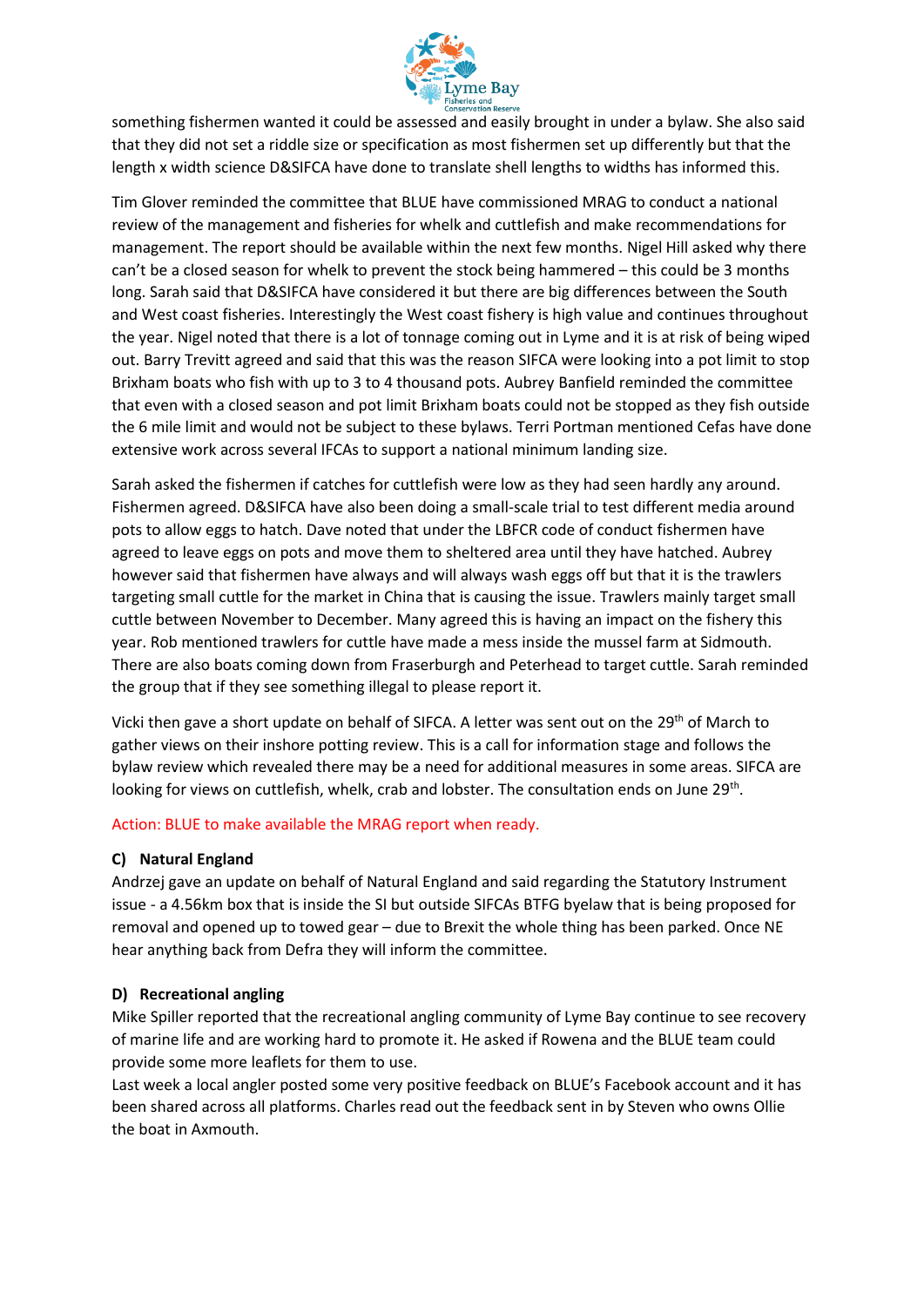

Mike also said he was due to meet with BLUE in the coming days to discuss how they can help gather important data whilst out angling.

Action: Rowena to provide Mike with leaflets. Action: BLUE to meet with Mike and discuss data collection opportunities with anglers in Lyme Bay.

# **E) Local Coordinator**

Tim introduced Mandy to the committee as BLUE's new South West Coordinator. Mandy thanked the group and said she was thrilled to be onboard. She gave a special thank you to the fishermen for accepting her and helping her settle in and felt there was already a strong relationship building.

# **F) Chiller Stores**

Tim reported that all four chiller units were now up and running. Rob King however said that for the last week there had been an issue with the Lyme Regis chiller overheating. Although Paul Creed from SPX had been out to reset it before it has continued to cut out. This could be an issue with the tempering machine or ventilation system. Rob agreed to speak to SPX with Mandy and sort the issue out.

Action: The Lyme Regis Chiller group to liaise with Mandy and Paul from SPX to solve the issue.

# **G) iVMS/App**

Morven Robertson gave an update on the progress of transitioning boats from the old Succorfish units to a new system based on an app developed by AST. The GAP Lone Worker app will operate using a geofence around the Reserve and so only when fishermen are actively fishing will it record and send data to a portal managed by BLUE. BLUE hopes an app system will provide a cost effective and low maintenance solution and allow data to be recorded on fishing patterns whilst supporting the needs of Reserve Seafood. A BLUE team workshop is planned within the next few weeks and a fishermen's workshop will follow shortly afterwards. This will allow fishermen to learn how to use the app and explore the add on features it can provide.

AST are one of the MMO type approved suppliers although the App itself is not type approved. Vicki and others asked how this fits into the DEFRA consultation on iVMS for all boats. Tim noted that the consultation and implementation could take a while and the app will allow BLUE to continue to gather data and underpin Reserve Seafood. Vicki noted the grant for the DEFRA proposal has been approved by EMFF.

Action: BLUE to facilitate AST workshop for fishermen and the installation of apps on all phones. Action: BLUE to speak to DEFRA re consultation plans.

# **H) Reserve Seafood**

Tim said that BLUE and the fishermen had worked hard over the last few months to find a way forward with the Direct Seafood partnership but due to changes in the business and the volumes of certain species caught by fishermen they were finding it hard to accommodate the scheme. BLUE is awaiting a final response but has in the meantime been exploring other options including Plymouth Trawler Agents and Sole of Discretion. This has been discussed at length with fishermen before the meeting and at a meeting two weeks before and there seems to an agreed consensus on the way forward. BLUE will also invest in some marketing for the brand to help promote it.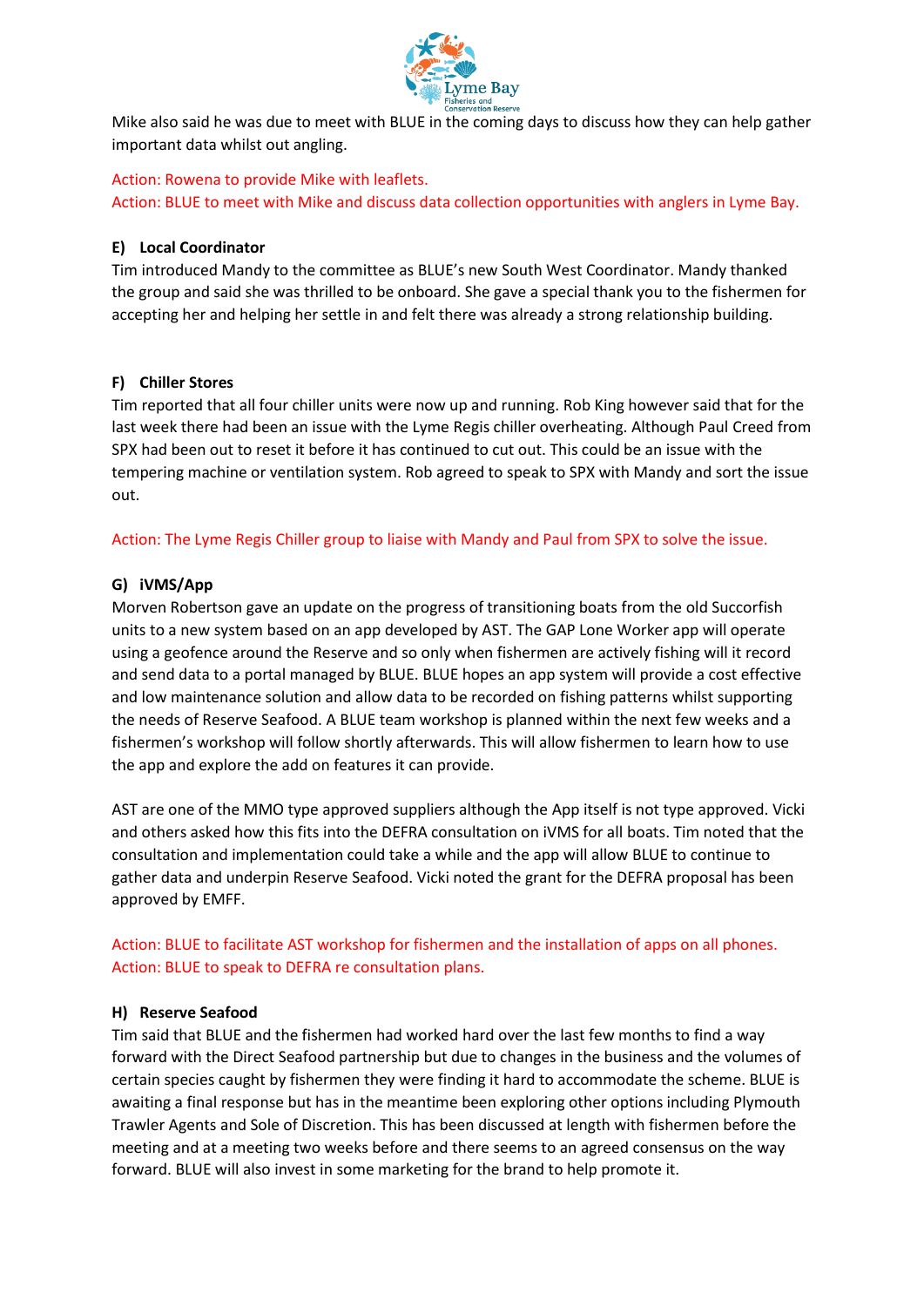

### **I) Schools Outreach Programme**

Rowena Taylor updated the committee on the progress of the Schools Outreach Programme. The target for this academic year 2017/18 of 40 sessions will be exceeded by the end of term with 47 sessions. Since 2012 when Dave Sales led the initiative we have done 151 schools which equates to 6,746 students engaged. Due to the departure of Neville however we have had to turn down some visits due to capacity issues. However, Gavin has done an amazing job. Gavin said that it has been an education for him in the way teachers, students and class room helpers view fishermen and their perceptions of issues such as litter in the marine environment. "I have found it very rewarding to teach those who do not have the opportunity as I did to interact with the fishing community at a young age". Adam Rees has also continued to be an ambassador for the project and presented to the whole of year 9 at Thomas Hardye again this year - roughly 200 students.

Morven touched briefly on the status of funding. The FLAG have agreed to let BLUE rejig its proposal as Neville left and are looking to fund a full time Schools Outreach Manager to support ambassadors and develop materials across BLUE's other projects.

# Action: Those interested in becoming an ambassador should contact Rowena Action: BLUE to rejig and submit FLAG application to support the project.

### **J) FLAG**

- Martin Sutcliffe reported that the FLAG has committed 50% of available funds (just over £300,000) to projects. One project has been completed and nine have had offer letters issues with others at various stages. Some priorities are now at capacity but others including priority 2: strengthen the aquaculture sector in Dorset
- and 4: enable innovation to increase the value of catch and products and have large amounts still available so please get in touch if there is a potential project.

### **K) Codes of Conduct review**

Tim reminded the committee that the LBFCR codes of conduct should be reviewed annually. At the last meeting a maximum landing size for lobster was tabled but has not received much feedback. The committee discussed that given there is no consensus within the Reserve on a minimum landing size an upper would be difficult to implement. Sarah suggested that the code could adopt a minimum landing size of 90mm. This is a measure that has worked for D&SIFCA and Sarah is happy to share the data. Some fishermen that fish within the SIFCA district said this would not work for them. It was agreed a maximum landing size for lobster would not be pursued further.

### Action: Sarah to share lobster data with BLUE.

### **4. Skates and rays research**

The issues Reserve Seafood and BLUE have had with certain species including thornback ray due to the MCS rating were discussed. Tim has been in discussion with MCS over their ratings for several years and the current 5 rating for ray is causing issues for fishermen. To support them BLUE has decided to fund research into the population and fishery in Lyme Bay. The research proposal has been put together with input from Cefas, Plymouth University, the IFCAs and Natural England and MCS themselves. MCS have agreed that if the data is positive they will re-rate the fishery.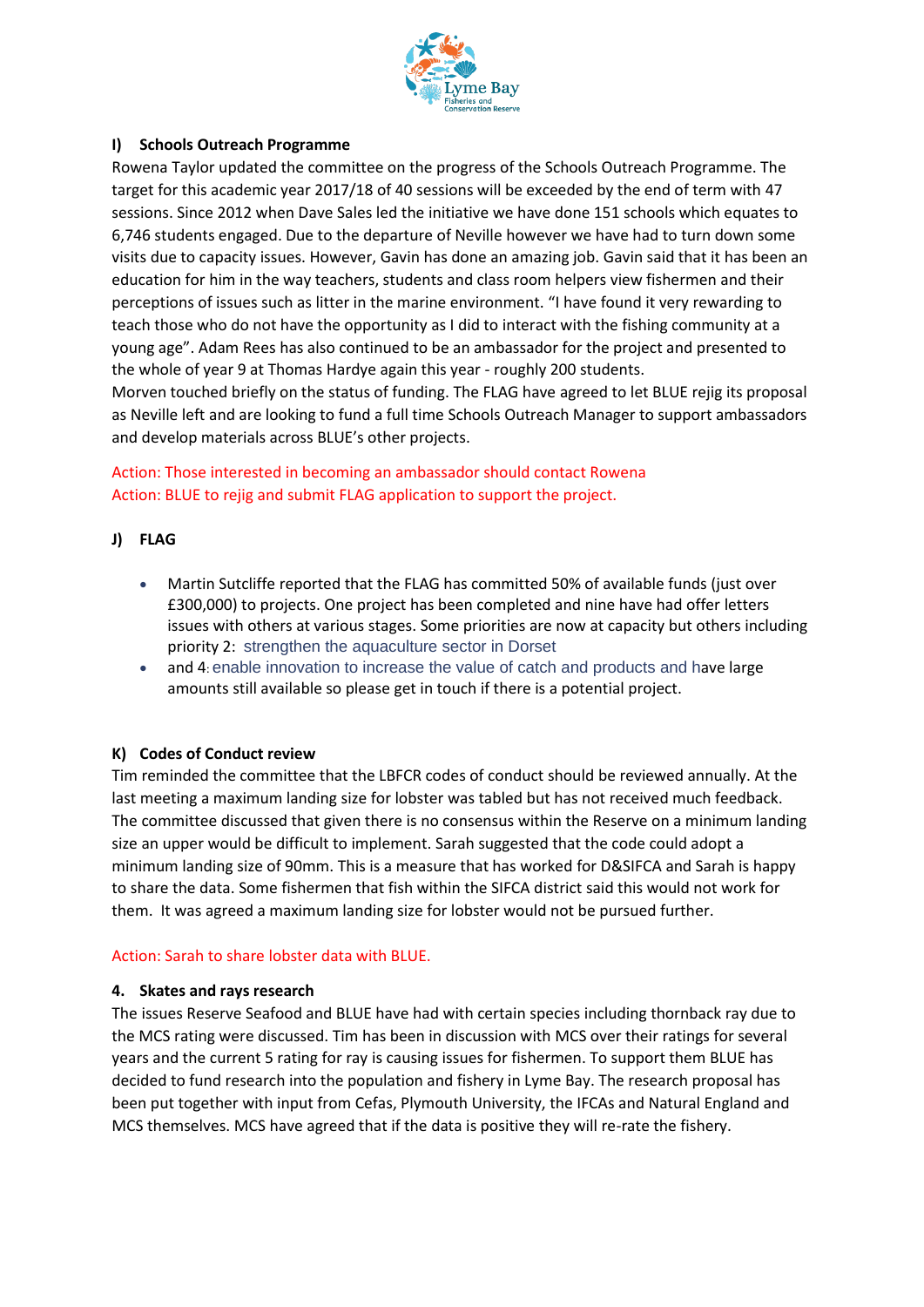

Catherine Whitley is starting phase 1 this week which will include a desk-based literature review and interviews with Reserve fishermen targeting rays. Tim asked if all fishermen who target the species could help Catherine and provide information. Some fishermen noted that netting for ray has stopped until late august due to the spider crabs.

# Action: BLUE to send D&SIFCA the proposal to review

Action: Catherine to undertake a series of face to face interviews with Reserve fishermen.

# **5. Potting Study consultation**

The Potting Study is now complete and the report was sent out to the committee for review six weeks ago. Adam gave a brief overview of the results. This is the first time a threshold has ever been seen for different levels of potting and showed that at the highest level of potting a decrease in certain reef species was observed. The project has had some important outputs demonstrating that fishermen can be involved in science and that the current levels of potting within the Reserve are sustainable. This report should provide the evidence and clout to support what the Reserve and fishermen are doing at present and make the case to continue doing so. BLUE and Adam now need feedback before the final submission to DEFRA. Tim reminded everyone that it is owned by DEFRA. Adam opened up the floor to questions. Dave reported that he was unhappy with the foreword written by BLUE as it failed to capture the history of the MPA before BLUE. Recognition is needed for the work by fishermen and work before 2012. Tim reminded Dave that this research focused on the Reserve at present. Charles suggested Dave should supply a few sentences that could be included.

Aubrey referred to the damage seen at high levels of potting to certain species and said the context for this needed to be clearer within the report. Adam said that if exposed to the highest level of potting – a level much higher than what anyone was currently fishing at in the Reserve - it showed there was a decline for two species. He also noted that this study took place over three and a half years on the same piece of ground, so is not replicable to normal conditions. Aubrey and others said if this is the case then it needs to be clearer in the report as there are fears that this could be turned around and used against them. This concern reported fishermen has been made worse due to what happened with the bass report. Adam agreed to review the wording. Terri added that the fear is that as pink sea fans caused the closure to mobile gear that if this study shows potting is detrimental to pink sea fans then Natural England and others would have statutory obligations to act. Vicki agreed that if the report shows there is damage they would have to act not only in Lyme Bay but other areas too – at present they use up to date literature in assessments and none point towards potting being damaging. Tim said that the codes ensure potting never reach the high level used in the report however if there is any doubt then the language must make it clear that this was an experimental treatment higher than current levels of potting in Lyme Bay.

The committee discussed Figure 1.4 that showed a dramatic decrease for two individual species, however Adam said that many other individuals species were looked at and the majority did not show this pattern. NE and the IFCAs said that it would be helpful to have the raw data.

Vicki asked Adam how he teased apart the impact of potting and the adverse weather a few years ago during the storms. Aubrey asked Adam whether or not static footage was taken of crabs eating corals – natural processes like this happen all the time and are not monitored. Adam explained that this study took place post the winter storms of 2013/2014 and that all treatments at that time represented a post storm ecological baseline. Treatments showed similar levels of the variables measured at this time, and that a key part of the ecological design is to make sure all treatments are similar from the offset. By ensuring this, as well as incorporating controls into the design, we can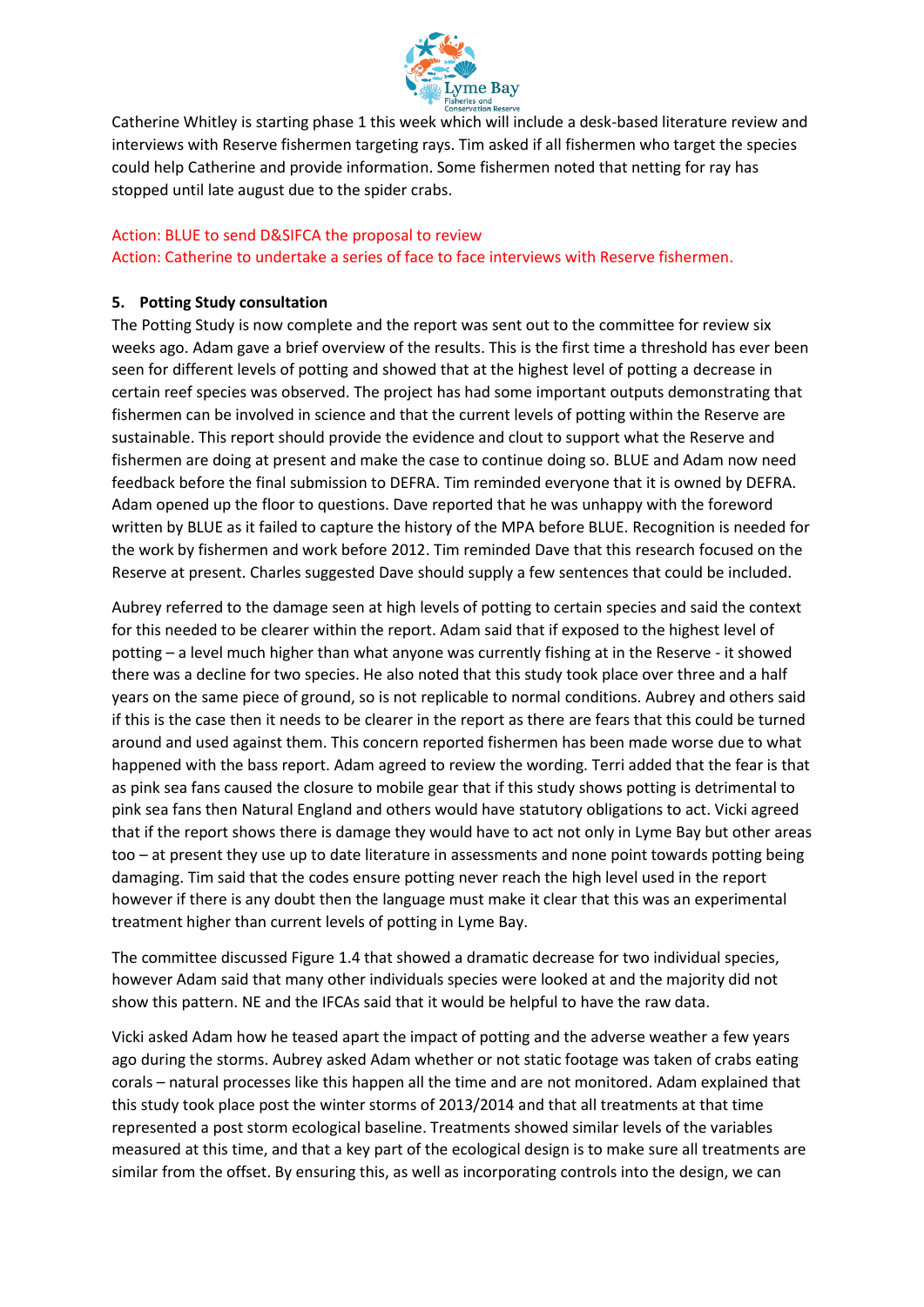

have confidence that any changes we are seeing are related to potting and not other factors as this would be seen across the other treatments and within the controls otherwise.

Charles reminded everyone that the report has proved that the low levels of potting carried out by fishermen in the Reserve through the code are sustainable. This is a valuable resource for fishermen.

Terri then asked BLUE what the options were for carrying on this data. Were there plans to keep them closed and continue to collect data? Dave Hancock said that from his point of view there were to be no closed areas. Adam noted that March 2017 was the last time data was collected and so Plymouth University would like to continue this and strengthen the data set. Dave said that the areas had since been fished and peoples gear had been seen recently inside. It was agreed that all four ports need to have a discussion re the continuation of the study within the no potting zones closed areas. Vicki asked what the benefit would be of keeping the areas closed. Tim said to turn it on its head if in three years the IFCA wanted to limit potting this data would allow fishermen to fight their corner. BLUE are willing to fund ongoing monitoring.

Sarah asked Adam if he quantified the level of effort, pots per square kilometer and Adam confirmed that this had been done and that the densities were included within the report.

Andrzej said there is great value in a long term monitoring study and that NE go back to the one in Lyme Bay every year. There would be a great benefit in continuing this for as a long as possible and enable fishermen to prove a point.

Action: Dave Sales to supply BLUE with some words for the foreword. Action: Fishermen to discuss within ports re the continuation of the no potting areas. Action: Adam to review wording within the report and adjust based on discussions. Action: All comments and edits must be submitted to Adam by Friday the 8<sup>th</sup> of June. Mandy can be a port of contact for those who do not have Adam's contact details.

### **6. Future management plan**

The need for an update on the future management of the Reserve was requested by Angus Walker Tim reported. There is a lot to consider about how we manage the Reserve long-term and continue monitoring and the funding of this in a sustainable way. Tim suggested that a small sub-committee is created to draft out and guide future management. Those interested in being represented should inform BLUE. NE and D&SIFCA informed the committee that they would want to be represented. Vicki noted that SIFCA have secured funding to work towards management plans for MPAs within their district including Lyme Bay and that it would make sense to collaborate. Tim agreed and suggested that the lead on the SIFCA MPA initiative should sit on the sub-committee.

### Action: Committee members to inform BLUE if they would like to join the sub-committee.

# **7. Coastal P.O**

Tim gave background on discussions with Coastal PO. BLUE was approached by them to discuss possible collaboration within Lyme and elsewhere. They came from the perspective of being able to add something to Lyme, management of chiller stores and look at how we were selling the catch etc. They represent inshore fishermen and have a seat at the table for quota, DEFRA and other important meetings. They have members here however Rob said that since paying £1 they have not heard anything in about two years. Despite this Rob and others agreed they would like to hear more from them and see a proposal. Aubrey raised concerns stating they had not achieved anything since their creation several years ago and does not feel they will bring anything useful to the project. Terri said